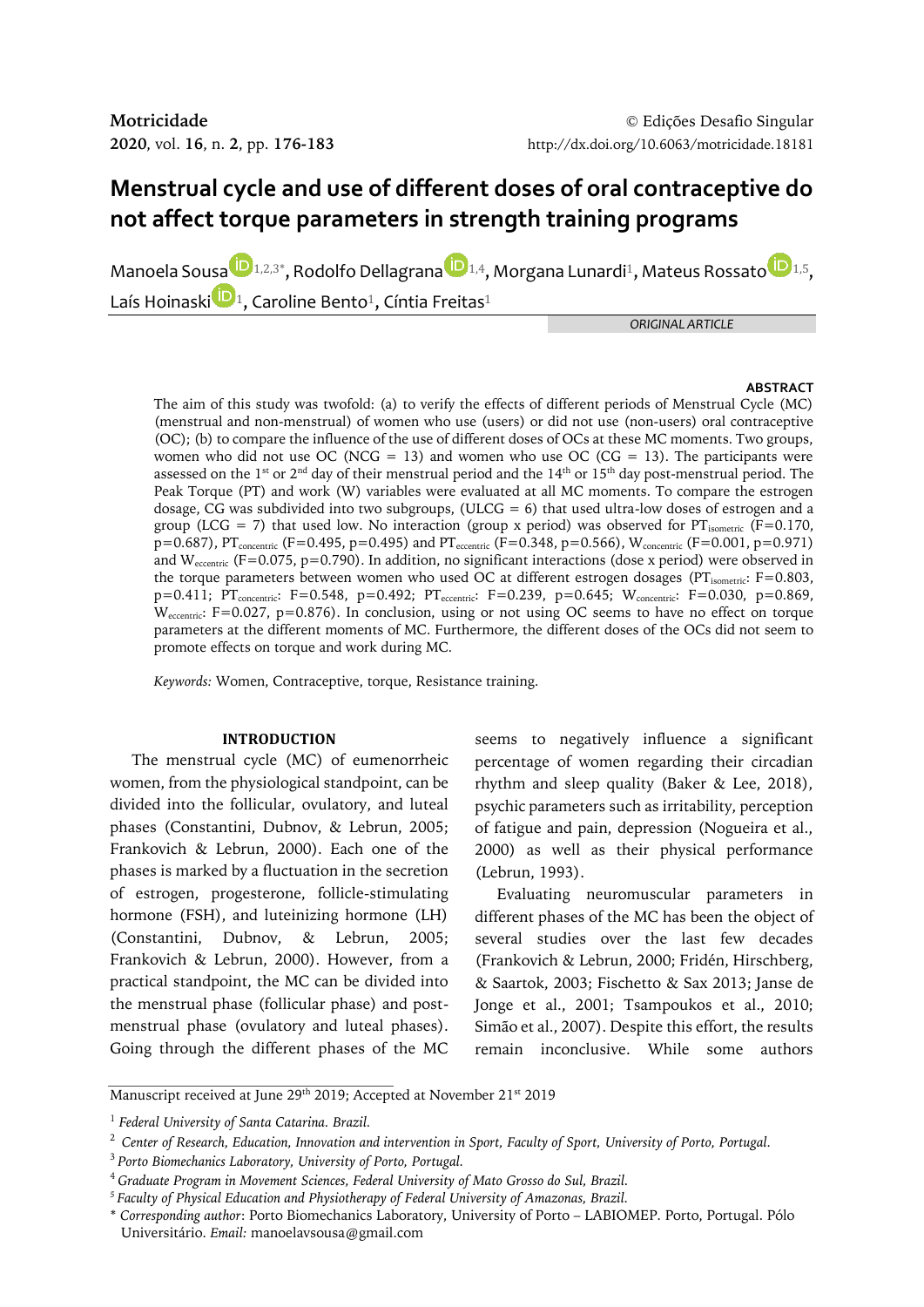(Pallavi, Urban, & Shivaprakash, 2017; Phillips et al., 1996) report a greater capacity of force production during the menstrual phase, others (Petralia & Gallup, 2002; Phillips et al., 1996; Sarway, Niclos, & Rutherford 1996;) affirm that the greatest force production occurs during the post-menstrual phase. In addition, a number of studies did not show significant differences in strength levels in the different phases of the MC (Constantini, Dubnov, & Lebrun, 2005; Elliot, Caple, & Relly 2005; Fridén, Hirschberg, & Saartok 2003; Hertel et al., 2006; Janse de Jonge, 2003). The methodological difficulties in evaluating the true maximum strength, as well as the age, training level, and the use or not of oral contraceptives (OCs) have been pointed out as some of the factors responsible for these inconclusions (Janse de Jonge, 2003).

As a way to regularize the menstrual cycle, in addition to preventing pregnancy and diseases related to the female reproductive system, many women use contraceptives or oral contraceptives (Brunton, Chabner, & knollmann, 2012). The OCs cause the MC to last 28 days by controlling the endogenous concentrations of sex hormones. In addition, contrary to what was observed for the different phases of the MC, the literature indicates that the use of single-phase OCs does not seem to affect the production of muscular force (Elliot, Caple, & Relly 2005; Ekenros et al., 2013; Nichols et al.,2008; Peter & Burrows, 2006) when compared to women who do not make use of OCs. To the best of our knowledge, no studies have been associated the effect of different dosages of estrogen present in OCs.

Several studies have suggested the estrogens may influence muscle hypertrophy (see Knowles et al., 2019). Authors have found in postmenopausal an increase in the muscle mass due to the increased estrogen (Knowles et al., 2019). Therefore, physiologically, it can be assumed that during high estrogen concentration, women have an increase in force production. Specifically, when bound to its receptors, the estrogen can upregulate intracellular signaling pathways that stimulate skeletal muscle protein synthesis, such as Akt/mechanistic target and rapamycin pathway (mTOR) (Knowles et al., 2019). In addition, estrogen can play a role in muscle repair

## *Menstrual cycle and use of oral contraceptive |* **177**

and regeneration through the activation and proliferation of satellite cells (Kitajima & Ono, 2016). Women who use CO estrogen levels are lower when compared to non-users. Thus, differences in concentrations between users and non-users and the possible influence of estrogen on strength may explain possible differences in strength performance between MC phases and women.

Therefore, it is known that training, planning, and periodization (i.e., volume, intensity, and frequency) are necessary for strength gains (i.e., muscle hypertrophy and increase of muscle mass). Thus, understanding the effects of the MC and the use and non-use of OCs is relevant to potentialize the results in women who practice ST. Thus, the purposes of this study were (a) to verify the effects of different periods of the MC (menstrual and non-menstrual) of women who use or do not use OCs and (b) to compare the influence of the use of different doses of OCs on MC periods (menstrual and non-menstrual). The present study hypothesized that women who did not use OCs would present higher values for torque parameters during the non-menstrual period, whereas women who used OCs would not present such difference, due to having a more controlled MC. On the other hand, women using OCs with lower dosages would present higher values on the parameters evaluated in the study, compared to women taking OCs with higher

## **METHOD**

## **Participants**

All ethical procedures were approved by the institution where the study was carried out (CAEE: 2.143.652). All volunteers that agreed to participate signed the informed consent statement. Thus, twenty-six women took part in this study and were divided into two groups: women who did not use  $OCs$  (NCG = 13) and women who did use OCs (CG = 13). The selection of the subjects was of the nonprobabilistic intentional type, and the number of participants was based on previous studies regarding the same subject (Drake et al., 2003; Elliot, Caple, & Relly, 2005; Fridén, Hirschberg, & Saartok, 2003; Janse de Jonge et al., 2001; Sung et al., 2014). The inclusion criteria were: a) age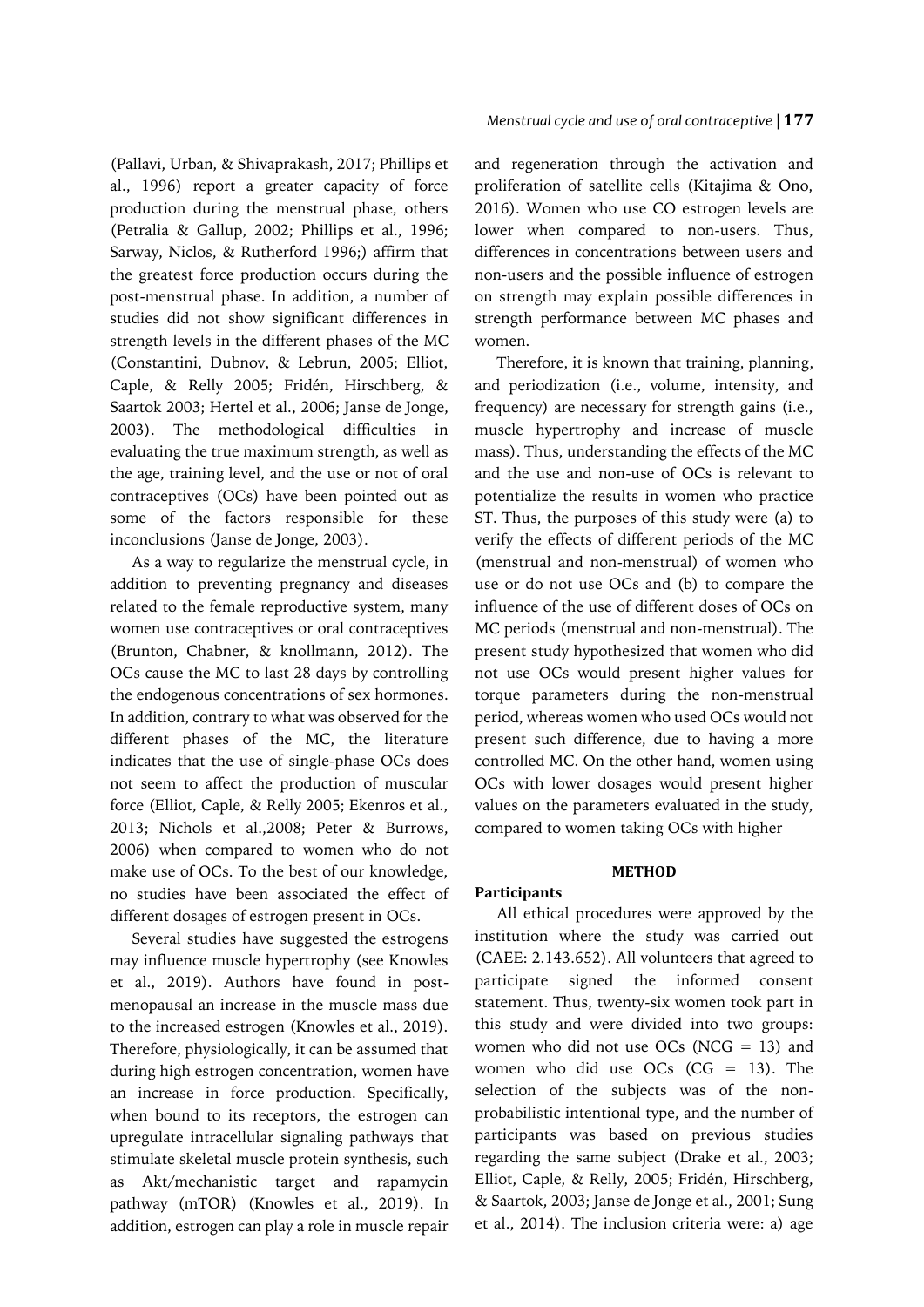#### **178** | *M Sousa, R Dellagrana, M Lunardi, et al.*

between 20 and 30 years; b) experience in strength training of at least 1 year; c) weekly training frequency of at least 3 times; d) absence of any kind of musculoskeletal impairment; e) not making use of food supplements. In addition, to be a part of the NCG, participants would have to have two regular consecutive menstrual cycles between 21 and 35 days and not make use of OCs for at least 6 months. To be a part of the CG, women should be using OCs for at least 6 months and combined OCs (estrogen and progesterone) with a pause of 4 or 7 days. Subsequently, the CG was subdivided into 2 subgroups: a group that used OCs with daily doses of 15 and 20mcg of estrogen, considered ultra-low doses (ULCG =  $6$ ) and the group that used OCs with daily doses of up to 35mcg of estrogen, considered low doses (LCG = 7) (Petiti, 2003; WHO, 2015).

## **Instruments and Procedures**

This study used a quasi-experimental design with a control group. Participants were assessed randomly; some performed the tests on the  $1<sup>st</sup>$  or 2 nd day of their menstrual period and others on the 14<sup>th</sup> or 15<sup>th</sup> day after their menstrual period. All participants were instructed to avoid physical efforts within 48 hours prior to data collection, as well as to avoid alcohol and caffeine use. Prior to the tests, the participants took part in a familiarization procedure with the left limb (not evaluated). Considering that the participants' hormonal concentrations were not measured in order to define precisely the periods of the menstrual cycle, we chose to use the "menstrual" and "non-menstrual" periods, respectively. The order of the periods was defined in a randomized fashion. The identification of the date on which the first day of the menstrual period would begin was obtained through a questionnaire applied during the four months prior to the beginning of the evaluations.

#### **Anthropometric Evaluation**

The anthropometric evaluation (height, body mass, and BF%) was carried out during the nonmenstrual period with all the women. A professional stadiometer (Sani®, Sao Paulo, Brazil) and a digital scale (Pharo® 200, Soehne-Germany) were used to evaluate stature and body mass, respectively. The participants' body density was calculated according to the Pollock and Jackson (1978) equation, which involves 8 skinfolds (subscapular, triceps, biceps, cristailiac, supraspinal, abdominal, thigh and calf). The skinfolds were evaluated using a scientific compass of the brand Cercorf®, model *Innovare 4*. All the procedures used for the anthropometric evaluation were in accordance with the International Society for the Advancement of Kinanthropometry (Marfell-Jones, Stewart, & de Ridder, 2012). The body fat percentage was measured by using the Siri equation (Siri, 1961).

### **Evaluation of the torque parameters**

All participants, both in the menstrual and non-menstrual periods, had their isometric  $(PT_{isometric})$ , concentric  $(PT_{concentric})$  and eccentric (PTeccentric) peak torques, and the concentric (W<sub>concentric</sub>) and eccentric (W<sub>eccentric</sub>) works of right knee extensors  $($  of the work of the 5 contractions) measured by an isokinetic dynamometer (Biodex Medical Systems 4, Shirley, NY, USA). The evaluation protocol (Figure 1) consisted of: a) warm-up (10 concentric submaximal contractions at 120°/s); b) 2 maximal isometric voluntary contractions for the determination of the isometric peak torque (5s duration with the knee positioned at 70º of flexion, considering 0° to be the full extension); c) 5 maximum contractions in concentriceccentric mode [amplitude of 70º (30º - 100º of flexion, where 0º was the total extension) and speed of 60º/s]. Between all stages of the evaluation, the recovery interval was of 60s. All data were collected at a frequency of 100Hz and filtered directly by the Biodex Advantage software. Lastly, all values were normalized by body mass.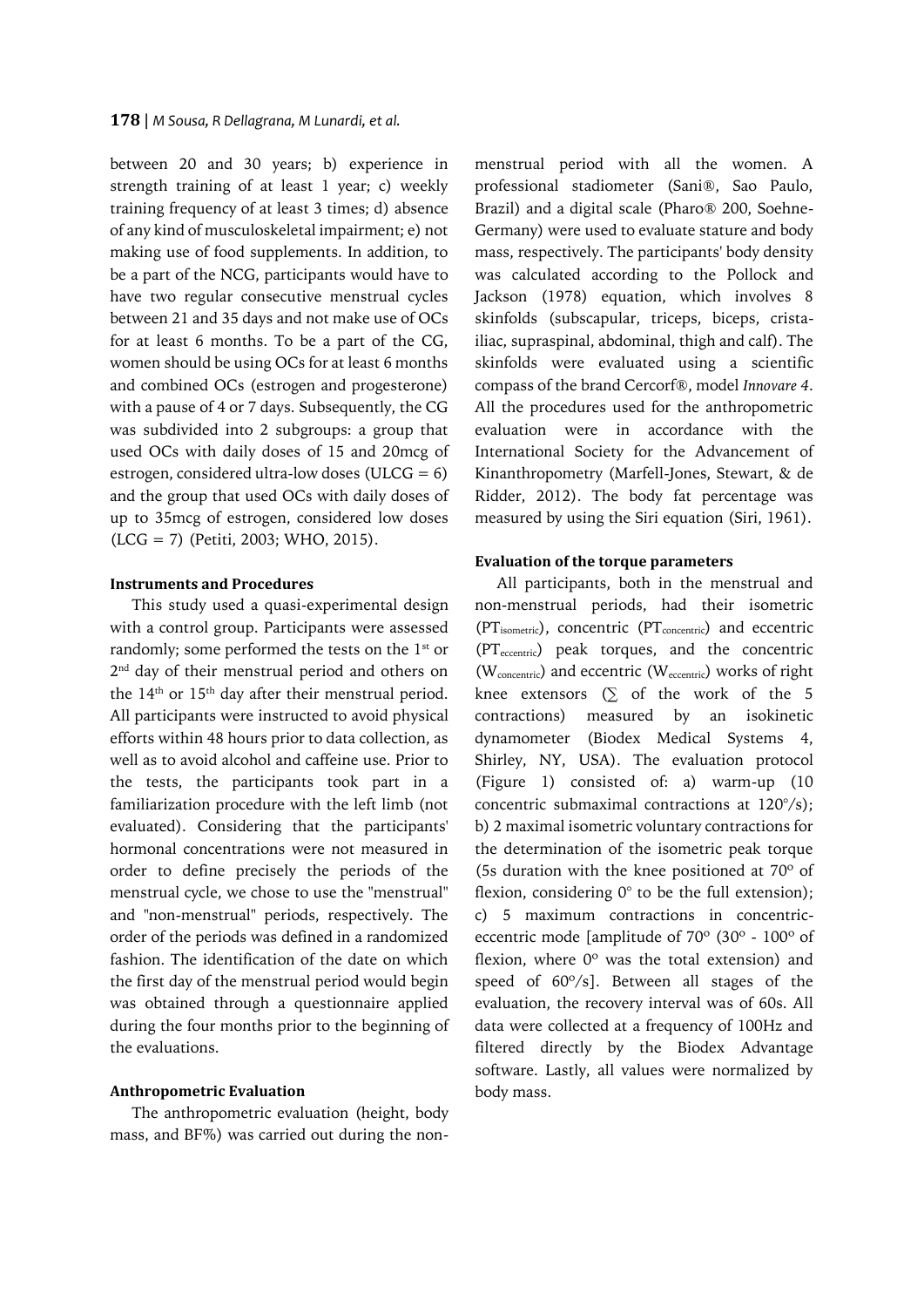#### *Menstrual cycle and use of oral contraceptive |* **179**



*Figure 1.* Experimental protocol performed during periods of the menstrual cycle.

#### **Statistical Analysis**

The presentation of the results was made through descriptive statistics (means and standard deviations). Testing of data normality was carried out using the Shapiro-Wilk test. The comparison between groups for the anthropometric data was performed using the tstudent test for independent samples. A mixed model [groups (NCG and CG) and periods (menstrual and non-menstrual)] analysis of variance (ANOVA) was used to compare torque parameters (PT and W). In order to evaluate the subgroups (ULCG and LCG), the mixed model analysis of variance (ANOVA) [doses (ultra-low estrogen dose and low estrogen dose) and periods (menstrual and non-menstrual)] was used to compare the torque parameters (PT and W). In the case of significant differences, the Bonferroni post hoc test was used. The G\*Power 3.1.7 software (University of Kiel, Kiel, Germany) was used to calculate the effect size (ES) by partial eta  $(\eta^2)$  of ANOVA and determine the power of analysis. A significance level of 5% ( $p$ <0.05) was adopted for all tests, and the software used was the SPSS, version 18.0.

## **RESULTS**

No significant differences were found between the NCG and CG groups for characterization variables (Table 1).

Table 2 presents the values of PT and W for the NCG and the CG. No interactions were found

between the groups and the periods  $(F = 0.170)$ , p= 0.687, ES= 0.119, observed power= 0.502) for the PT<sub>Isometric</sub>. Furthermore, there was no significant difference between the groups (F= 0.335, p=  $0.574$ , ES= 0.166, observed power= 0.510) and periods (F= 3.043, p= 0.107, ES= 0.503, observed power= 0.839). Regarding the  $PT_{\text{concentric}}$ , no interactions were found (F= 0.495, p= 0.495, ES= 0.204, observed power=0.523), as well as no differences between the groups (F= 1.396, p= 0.260, ES= 0.340, observed power= 0.637) and periods (F= 0.547, p= 0.474, ES= 0.214, observed power= 0.528). Also, for the PT $_{\text{eccentric}}$  there were no interactions (F= 0.348, p= 0.566, ES= 0.169, observed power= 0.511), and no differences were found for the groups  $(F=$ 0.218,  $p = 0.649$ ,  $ES = 0.135$ , observed power= 0.504) and periods (F= 0.005, p= 0.944,  $ES=$ 0.031, observed power= 0.500). Regarding the W<sub>concentric</sub> and the W<sub>eccentric</sub>, no interactions were observed (F= 0.001, p= 0.971, ES= 0.031, observed power= 0.500; F= 0.075, p= 0.790, ES= 0.077, observed power= 0.500) and there was also no difference between the groups (F= 0.240,  $p = 0.147$ ,  $ES = 0.447$ , observed power= 0.774; F= 0.131, p= 0.723, ES= 0.105, observed power= 0.501) and the periods ( $F = 1.027$ ,  $p=$ 0.331, ES= 0.291, observed power= 0.585; F= 0.272,  $p = 0.611$ ,  $ES = 0.149$ , observed power= 0.507), respectively.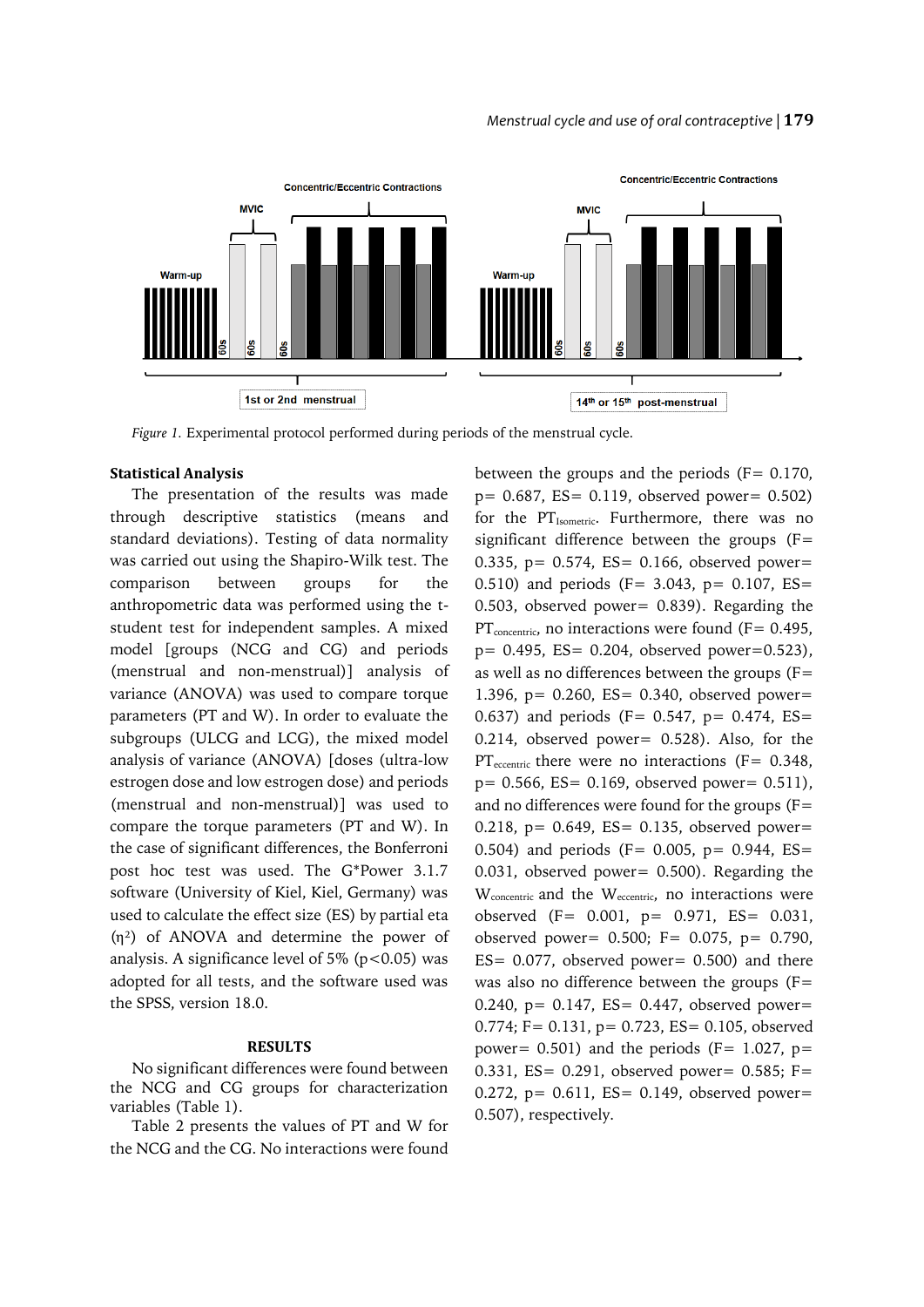#### **180** | *M Sousa, R Dellagrana, M Lunardi, et al.*

Table 1

*Characterization of the participants. Group Non-Contraceptive (NCG) and Group Contraceptive (CG) (n = 26).* 

|                          | NCG             | CG              | p-value |
|--------------------------|-----------------|-----------------|---------|
| Age (years)              | $24.46 \pm 2.8$ | $24.11 \pm 3.2$ | 0.77    |
| Practice of Time (years) | $4.08 \pm 2.2$  | $4.04 \pm 1.9$  | 0.96    |
| Body Weight (kg)         | $59.8 \pm 7.5$  | $61.9 \pm 4.4$  | 0.42    |
| Height (cm)              | $162.0 \pm 4.9$ | $162.6 \pm 6.4$ | 0.83    |
| Body Fat Percentage (%)  | $21.5 \pm 4.5$  | $23.3 \pm 4.2$  | 0.29    |
|                          |                 |                 |         |

Table 2

*Mean values and standard deviations regarding the isometric (PTIsometric), concentric (PTConcentric), and eccentric (PTEccentric) peak torques and concentric (WConcentric) and eccentric (WEccentric) work for the NCG and the CG in the menstrual and non-menstrual periods.*

|                                                | NCG             |                  | CG              |                 |
|------------------------------------------------|-----------------|------------------|-----------------|-----------------|
|                                                | Menstrual       | Non-menstrual    | Menstrual       | Non-menstrual   |
| $PT_{Isometric}$ (Nm)                          | $3.34 + 0.38$   | $3.48 + 0.38$    | $3.25 + 0.53$   | $3.33 \pm 0.58$ |
| $PT_{\text{Concentric}}\left(\text{Nm}\right)$ | $2.54 + 0.35$   | $2.70 + 0.29$    | $2.47 \pm 0.38$ | $2.43 + 0.42$   |
| $PT_{\text{Eccentric}}$ (Nm)                   | $3.15 \pm 0.48$ | $3.18 \pm 0.57$  | $3.36 + 0.36$   | $3.20 + 0.67$   |
| $W_{\text{Concentric}}$ (J)                    | $9.50 + 1.90$   | $9.94 + 1.61$    | $8.67 \pm 1.97$ | $9.14 + 1.71$   |
| $W_{\text{Eccentric}}$ (J)                     | $11.10 + 3.37$  | $11.70 \pm 3.38$ | $11.71 + 2.60$  | $11.91 + 3.30$  |

Table 3

*Mean values and standard deviations regarding the isometric (PTIsometric), concentric (PTConcentric) and eccentric (PTEccentric) peak torque and the concentric (WConcentric) and eccentric (WEccentric) work for the ultra-low contraceptive group (ULCG) and the low contraceptive group (LCG) in the menstrual and non-menstrual periods.*

|                                                | ULCG            |                  | LCG              |                  |
|------------------------------------------------|-----------------|------------------|------------------|------------------|
|                                                | Menstrual       | Non-menstrual    | Menstrual        | Non-menstrual    |
| $PT_{Isometric}$ (Nm)                          | $3.43 \pm 0.61$ | $3.38 \pm 0.50$  | $3.13 \pm 0.50$  | $3.28 + 0.68$    |
| $PT_{\text{Concentric}}\left(\text{Nm}\right)$ | $2.73 \pm 0.25$ | $2.66 \pm 0.41$  | $2.26 \pm 0.33$  | $2.31 \pm 0.40$  |
| $PT_{\text{Eccentric}}$ (Nm)                   | $3.48 + 0.29$   | $3.33 + 0.79$    | $3.30 + 0.42$    | $3.25 \pm 0.70$  |
| $W_{\text{Concentric}}$ (J)                    | $9.11 \pm 2.27$ | $9.62 \pm 1.77$  | $8.30 \pm 1.76$  | $8.72 \pm 1.68$  |
| $W_{\text{Eccentric}}$ (J)                     | $11.42 + 1.81$  | $11.36 \pm 4.04$ | $11.95 \pm 3.33$ | $12.39 \pm 2.77$ |

Table 3 presents the analysis that took into account the different daily dosages of estrogen present in the OCs (ultra-low *vs.* low). For the PT<sub>Isometric</sub> no interactions were reported between the groups and the periods ( $F = 0.803$ ,  $p = 0.411$ , ES= 0.400, observed power= 0.620). Furthermore, no significant differences were found between the groups ( $F = 0.164$ ,  $p = 0.702$ , ES= 0.181, observed power= 0.507) and the periods (F= 0.257, p= 0.634, ES= 0.226, observed power= 0.517). Similar results were also observed for the  $PT_{concentric}$  in which no interactions were found ( $F = 0.548$ ,  $p = 0.492$ ,  $ES = 0.331$ , observed power= 0.567), as well as no differences between groups ( $F = 4.890$ ,  $p =$ 0.780, ES= 0.988, observed power= 0.973) and periods (F= 0.006, p= 0.940, ES= 0.031, observed power=  $0.500$ ). Also, for the PT<sub>exccentric</sub>, there were no interactions ( $F = 0.239$ ,  $p = 0.645$ ,  $ES = 0.219$ , observed power= 0.515), as well as for the groups (F=  $0.014$ , p=  $0.910$ , ES=  $0.054$ , observed power=  $0.500$ ) and periods (F=  $0.169$ ,

 $p= 0.698$ , ES= 0.184, observed power= 0.508). Regarding the W<sub>concentric</sub> and the W<sub>eccentric</sub>, no interactions were observed ( $F = 0.030$ ,  $p = 0.869$ , ES= 0.077, observed power= 0.500; F= 0.027, p= 0.876, ES= 0.070, observed power= 0.500), as well as no differences between the groups (F= 0.335,  $p = 0.588$ ,  $ES = 0.259$ , observed power= 0.528; F= 0.352, p= 0.579, ES= 0.265, observed power=  $0.531$ ) and periods (F= 4.015, p= 0.101, ES= 0.895, observed power= 0.956; F= 0.004, p= 0.954, ES= 0.184, observed power= 0.500), respectively.

#### **DISCUSSION**

The results of the present study indicated that the use or no use of OCs seem to have no effect on the torque parameters on different MC periods. In addition, the use of different dosages of estrogen (ultra-low vs. low) does not seem to promote effects on peak torque and work values during the different MC periods. Thus, the novelty of this study is that MC period and use of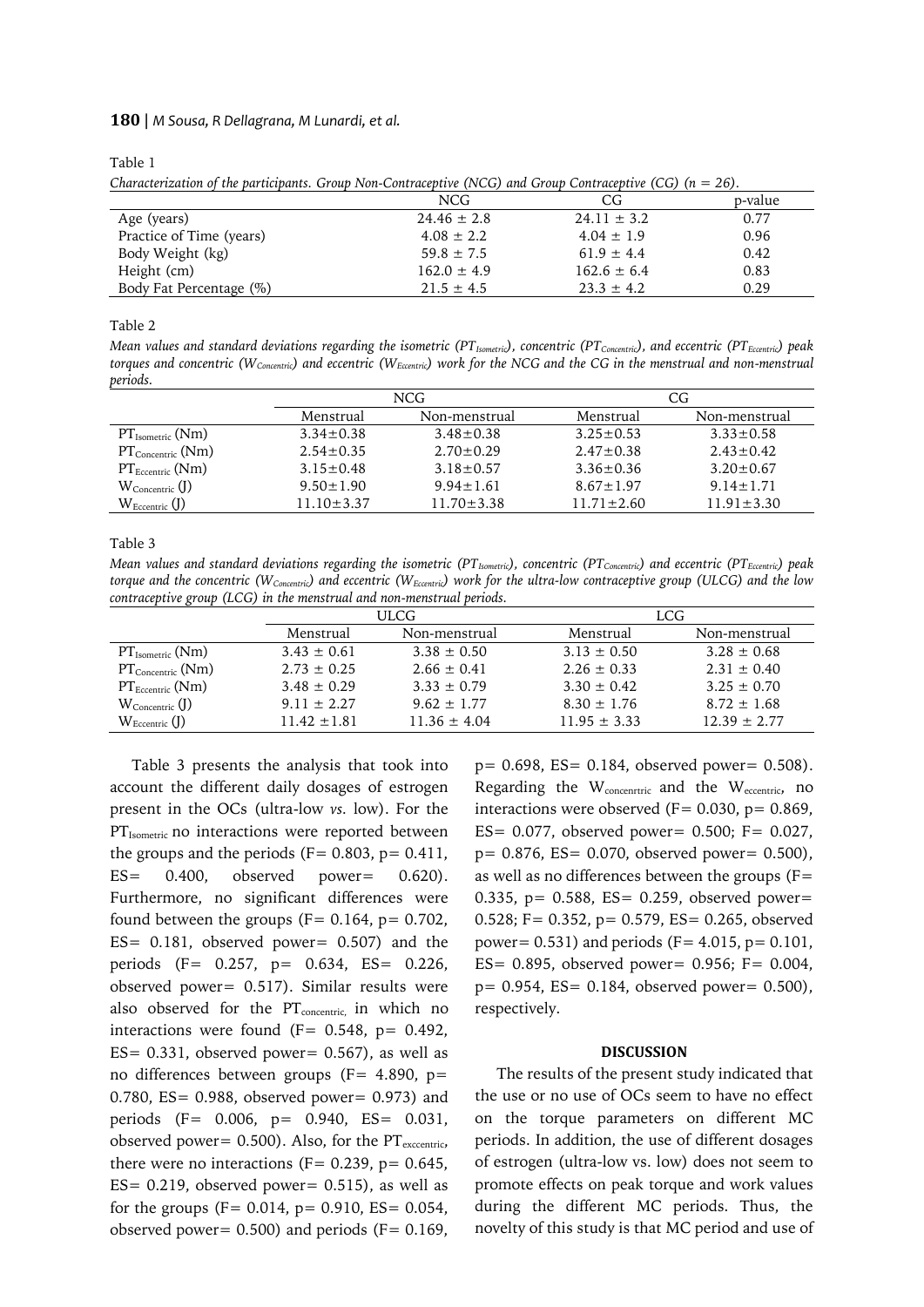OC did not affect the torque parameters in trained women.

We observed that when groups and periods of MC were compared (Table 2), no significant differences were found in the torque parameters (peak torque and work). For women who do not use OCs, some authors (Constantini, Dubnov, & Lebrun, 2005; Pallavi, Urban, & Shivaprakash, 2017; Rechichi, Dawson & Goodman, 2008; Sung et al., 2014) affirm that during the non-menstrual period, due to the estrogen concentrations being higher, the capacity of force production would be increased (Simão et al., 2007). However, in the present study, no differences were observed between MC periods for women who did not use OCs. Therefore, it seems that hormonal variations during the MC are not capable of affecting muscle strength levels. When we take into account the use of OCs, our results corroborate those of Janse de Jonge et al. (2001), considering that these authors also did not observe variations in strength and contractile properties of the muscle in women who do not use OCs in different periods of MC. It is believed that the results found may be associated with the level of training of the women evaluated, that is, women who can be considered active (see Table 1) and, therefore, the hormonal variations of MC are not able to affect the torque parameters in women with plenty of strength training practice time.

It is well reported in the literature that the use of OCs regulates the menstrual cycle to 28 days, attenuating the estrogen peak, making it more stable (Bell et al., 2011; Burrows & Peter, 2007; Petiti, 2003; Rechichi, Dawson, & Goodman, 2008). Based on this, it was expected that the use of the synthetic hormone did not affect the ability to produce force, and in the present study, no differences in torque were found at any point in the MC for women who used OCs. These results corroborate with Sawar, Niclos, and Rutherford (1996), who did not find significant differences in strength production in the different stages of the MC for women who used OCs. Therefore, it is believed that the results found can be justified, due to the fact that the OC regulates the MC, which results in stable hormonal concentrations that consequently do not affect the torque

parameters. In addition, the group of OC users was also considered well trained, which may further justify such findings.

Although the constant hormone dosage of estrogen promoted by the use of OCs can level the force production in the different periods of MC, the influence of different dosages of OCs is not known. According to Freitas et al. (2011), OCs with lower dosages of estrogen may have lower MC control, closer to the MC of women who do not use OCs. Thus, the hypothesis was that women using OCs with ultra-low dosages (daily estrogen dose between 15 and 20 mcg) would present higher values in the torque parameters when compared to women who used OCs with a low dosage of estrogen daily up to 35mcg). However, this hypothesis was rejected, since there were no differences in PT and work between users of ultra-low and low dosage OCs.

No studies demonstrating the effects of different dosages of estrogen on OCs on the ability to produce force have been observed in the literature. Future researches on the effects of different dosages of estrogen present in OCs on the production of strength are extremely important for women who practice resistance exercises, especially since it is the most used contraceptive method Farias et al. (2016), and also because it is a method that presents several brands with different dosages of estrogen (Elliott-Sale et al., 2013).

In the present study, the MC and the use and non-use of OCs did not influence the results, so it is clear that the fluctuations of the female hormones do not affect the capacity of trained women, and thus, the planning and periodization of the training can be executed regardless of MC periods and the use or no use of OCs. The lack of hormonal monitoring for the identification of MC phases, lack of homogenization regarding OC brands, and the small sample size can be considered limitations of the present study. However, regarding the positive aspects of the present study, randomization, quality of torque measurements (isokinetic dynamometry), homogeneity of groups in relation to the experience with strength training, and the investigation of different dosages of estrogen present in OCs should be highlighted.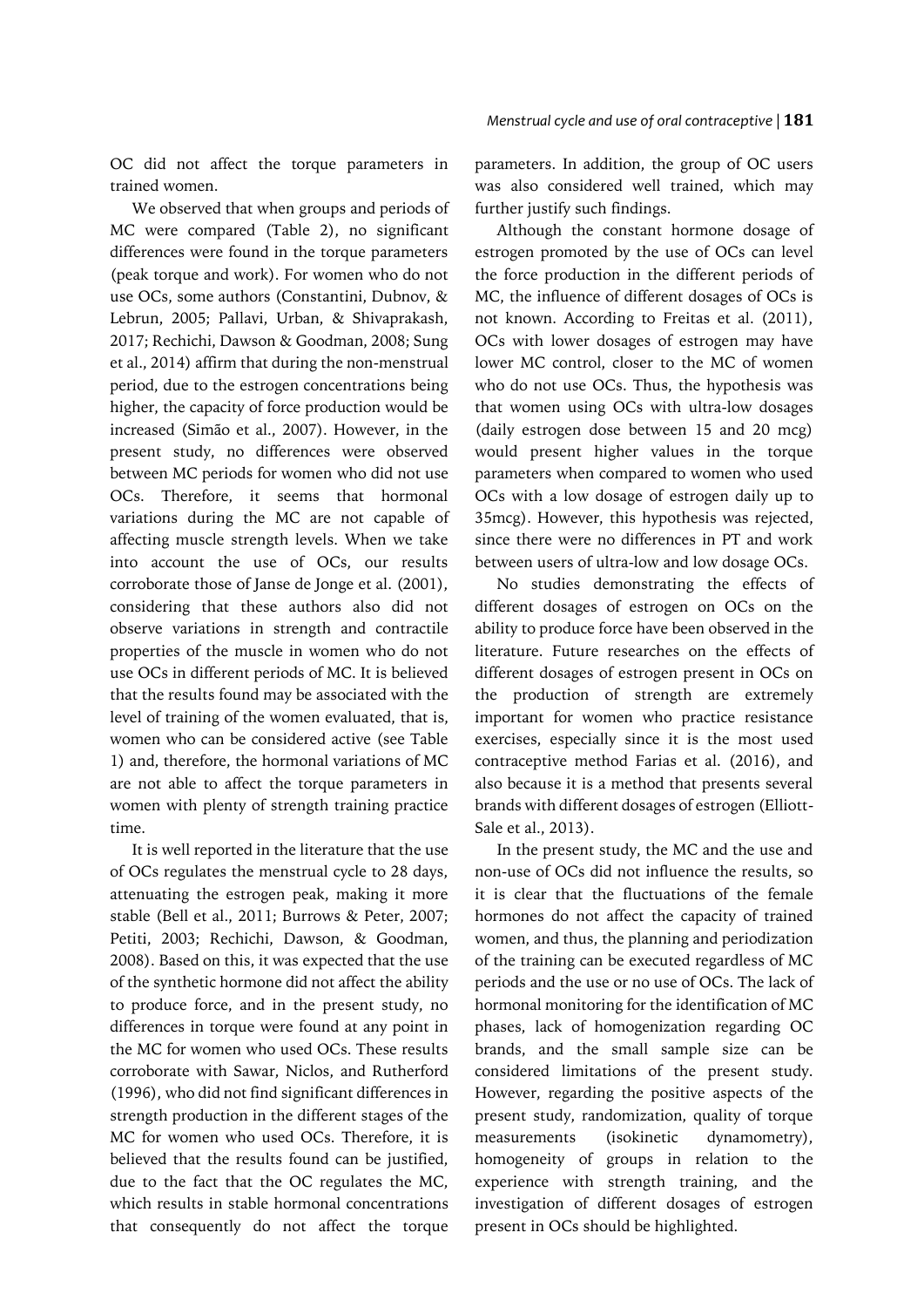**182** | *M Sousa, R Dellagrana, M Lunardi, et al.*

## **CONCLUSION**

Based on the results, our conclusion is that either the use or no use of OCs does not affect the torque parameters in different periods of the MC (menstrual and non-menstrual). In addition, the use of OCs with ultra-low or low estrogen dosages seems not to affect the torque parameters. However, future research could verify whether the results found in the present study are confirmed using hormonal monitoring to identify the MC period, as well as increase the sample size (women trained).

**Acknowledgments:** Nothing to declare.

**Conflict of interests:** Nothing to declare.

**Funding:**

This study was financed in part by the Coordenação de Aperfeiçoamento de Pessoal de Nível Superior – Brasil (CAPES) – Finance Code 1.

#### **REFERENCES**

- Baker, F. C., & Lee, K. A. (2018). Menstrual cycle effects on sleep. *Sleep Medical Clinics*, *13*(3), 283- 294. doi.org/10.1016/j.jsmc.2018.04.002.
- Bell, D. R., Blackburn, J. T., Ondrak, K. S., Hackney, A. C., Hudson, J. D., Norcross, M. F., & Padua, D. (2011). The effects of oral contraceptive use on muscle stiffness across the menstrual cycle. *Clinical Journal of Sport Medicine*, *21*(6), 467–473. doi.org/10.1097/JSM.0b013e318230f50a.
- Burrows, M., & Peters, C. E. (2007). The influence of oral contraceptives on athletic performance in female athletes. *Sports Medicine*, *37*(7), 557-574. doi.org/10.2165/00007256-200737070-00001.
- Brunton, L. L., Chabner, B. A & knollmann, B. C. (2012). *As bases farmacológicas da terapêutica de Goodman & Giman.* (12th ed). New York: McGraw-Hill.
- Constantini, N., Dubnov, G., & Lebrun, M. C. (2005). The menstrual cycle and sport performance. *Clinics in Sports Medicine*, *24*(2), 51-82. doi.org/10.1016/j.csm.2005.01.003.
- Drake, S. M., Evetovich, T., Eschbach, C., & Webster, M. (2003). A pilot study on the effect of oral contraceptives on electromyography and mechanomyography during isometric muscle actions. *Journal of Electromyography and Kinesiology*, *13*(3), 297–301. doi.org/10.1016/S1050- 641(03)00024-5.
- Ekenros, L., Papoutsi, Z., Fridén, C., Wright, D., & Hirschberg, L. (2016). Expression of sex steroid hormone receptors in human skeletal muscle during the menstrual cycle. *Acta Physiological*, *219*(2), 486-93. doi.org/10.1111/apha.12757.
- Elliott-Sale, K. J., Smith, S., Bacon, J., Clayton, D., McPhilimery, M., Goutianos, G., … Sale, C. (2013). Examining the role of oral contraceptive users as an experimental and/or control group in athletic performance studies. *Contraception*, *88*(3), 408-412.

doi.org/10.1016/j.contraception.2012.11.023.

- Elliot, K. J., Caple, N. T., & Relly, T. (2005). Does oral contraceptive use affect maximum force production in women? *British Journal of Sports Medicine*, *39*(1), 15-19. doi.org/10.1136/bjsm.2003.009886.
- Farias, M. R., Leitel, S. N., Tavares, N. U. L., Oliveira, M. A., Arrais P. S. D., Bertoldi, A. D., ... Mengue, S. S. (2016). Utilização e acesso a contraceptivos orais e injetáveis no Brasil. *Revista de Saúde Pública*, *50*(2), 14s. doi.org/10.1590/s1518- 8787.2016050006176.
- Fischetto, G., & Sax, A. (2013). The Menstrual Cycle and Sport Performance. *New Studies in Athletics*, *28*(3/4), 57-69. doi.org/10.1016/j.csm.2005.01.003.
- Frankovich, R. J., & Lebrun, M. C. (2000). Menstrual cycle, contraception, and performance. *Clinics in Sports Medicine*, *19(2)*, doi.org/10.1016/S0278-5919(05)70202-7.
- Freitas, F., Rivoire, W., Menke, C. H., & Passos EP. (2011). *Rotinas em ginecologia*. (5th Ed.) Porto Alegre: Artmed, 2011.
- Fridén, C., Hirschberg, A. L., & Saartok, T. (2003). Muscle strength and endurance do not significantly vary across 3 phases of the menstrual cycle in moderately active premenopausal women. *Clinical Journal of Sport Medicine*, *13*(4), 238-241. doi.org/10.1097/00042752- 200307000-00007.
- Hertel, J., Williams, N. I., Olmsted-Kramer, L. C., Leidy, H. J., & Putukian, M. (2006). Neuromuscular performance and knee laxity do not change across the menstrual cycle in female athletes. *Knee Surgery, Sports Traumatology, Arthroscopy*, *14*(9), 817-822. doi.org/10.1007/s00167-006-0047-4.
- Janse de Jonge, X. A. K., Boot, C. R. L., Thom, J. M., Ruell, P. A., & Thompson, M. W. (2001). The influence of menstrual cycle phase on skeletal muscle contractile characteristics in humans. *Journal Physiology*, *530*(1), 161-166. doi.org/10.1111/j.1469-7793.2001.0161m.x.
- Janse de Jonge, X. A. K. (2003). Effects of the menstrual cycle on exercise performance. *Sports Medicine*, *33*(11), 833-851. doi.org/10.2165/00007256-200333110-00004.
- Kitajima, Y.; & Ono, Y. (2016). Estrogens maintain skeletal muscle and satellite cell functions. *Journal of Endocrinology, 229*(3), 267-275. doi.org/10.1530/joe-15-0476